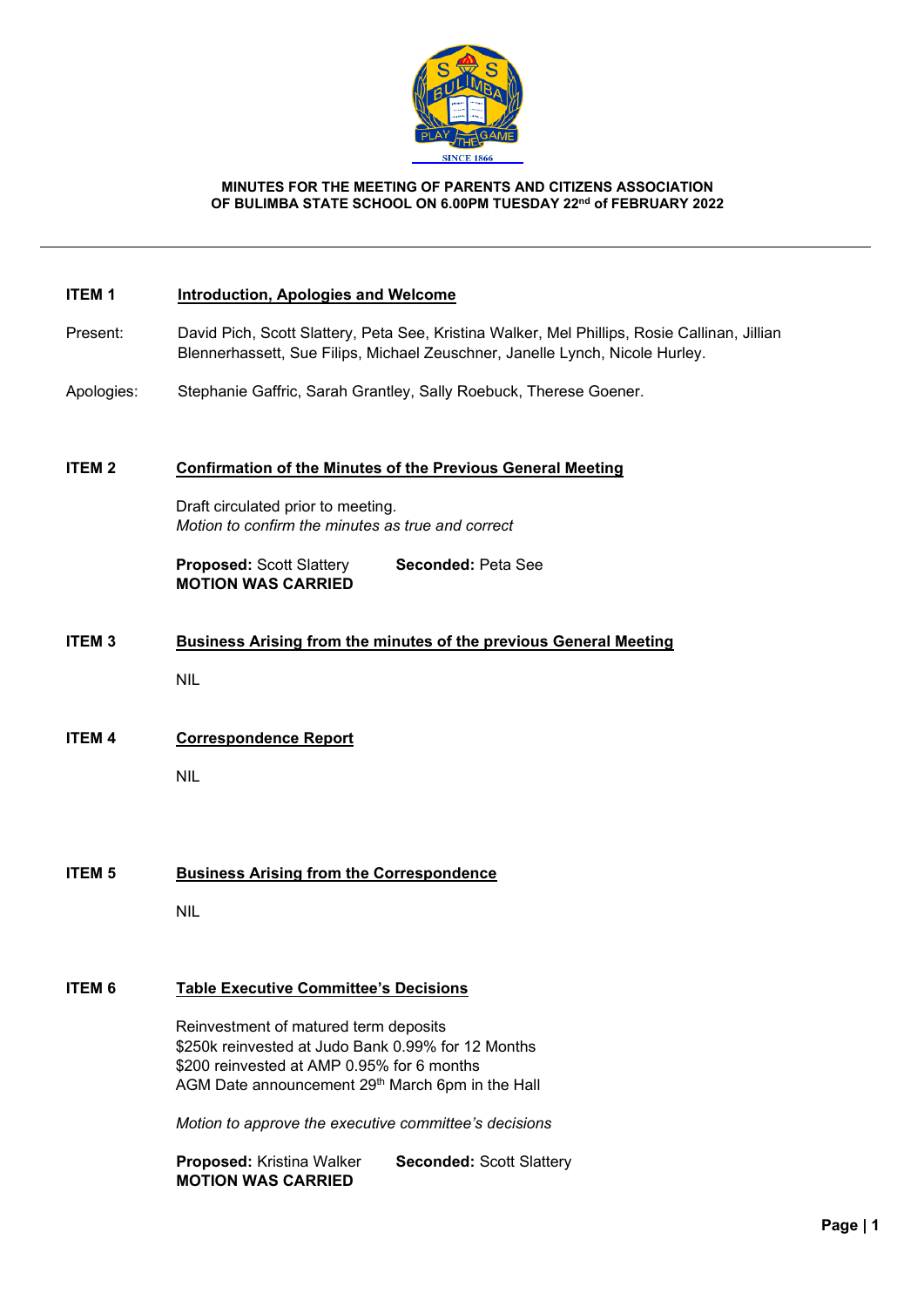## **ITEM 7 Treasurer's Report and Financial Statement, and any business arising from the Treasurer's report and financial statement**

Report tabled by Treasurer Swimathon will be held in term 4 There is a co contribution required for the Super Round grants – applying for replacement playground (next to new playground on the bottom oval) up to \$100k

*Motion to approve the Treasurer's report*

**Proposed:** Scott Slattery **Seconded:** Melanie Phillips **MOTION WAS CARRIED**

#### **ITEM 8 Business Unit reports and financial statements and any business arising from the business unit reports and financial statements**

**OSHC** Report taken as read -

#### **SMART BITES** update

Plans for mural on back wall of area under B block outside tuckshop. Some natural looking green and leafy. – OSHC Staff is being considered for hire to paint mural. School are ok with project but will need to liaise with Chris Wiggins as it will be considered works on School Grounds.

Maria is looking at oven options for Smart Bites.

*Motion to approve Business Unit reports*

**Proposed:** Scott Slattery **Seconded:** Peta See **MOTION WAS CARRIED**

### **ITEM 9 Sub Committee Reports**

### **Swim Club**

It's back and numbers are great. Swim Squad is getting very large. Payment is not being collected. For future swim squad training sessions payment processes will be formalised. Coach will be paid. School has asked that change rooms be checked and cleaned after sessions on Monday and Thursday.

**New BBQ** rack is missing ??

### **ITEM 10 Other Working Groups**

Graduation Sub Committee – Year 6 committee members will need to submit a membership application. Janelle will talk to reps.

### **ITEM 11 Principal's Report**

Question regarding classes with teachers absent from class – what happens to the class? If teachers are happy for the class/parent/guardians to know about covid status, it will be communicated. There is a protocol for when students are sent home ill from school and the criteria fits Covid symptoms. The student is taken to the covid ward (area) separate from sick bay. Parent/guardians are contacted and RAT tests are supplied.

School Camps are planned and on track.

Quadrennial Strategic plan – continuing. Next up is Community workshops can parents can come in and interact and be part of the process. Will look at some time this term – will nominate a day and invite parents.

Back to school plan – all restrictions gone. Back to face to face.